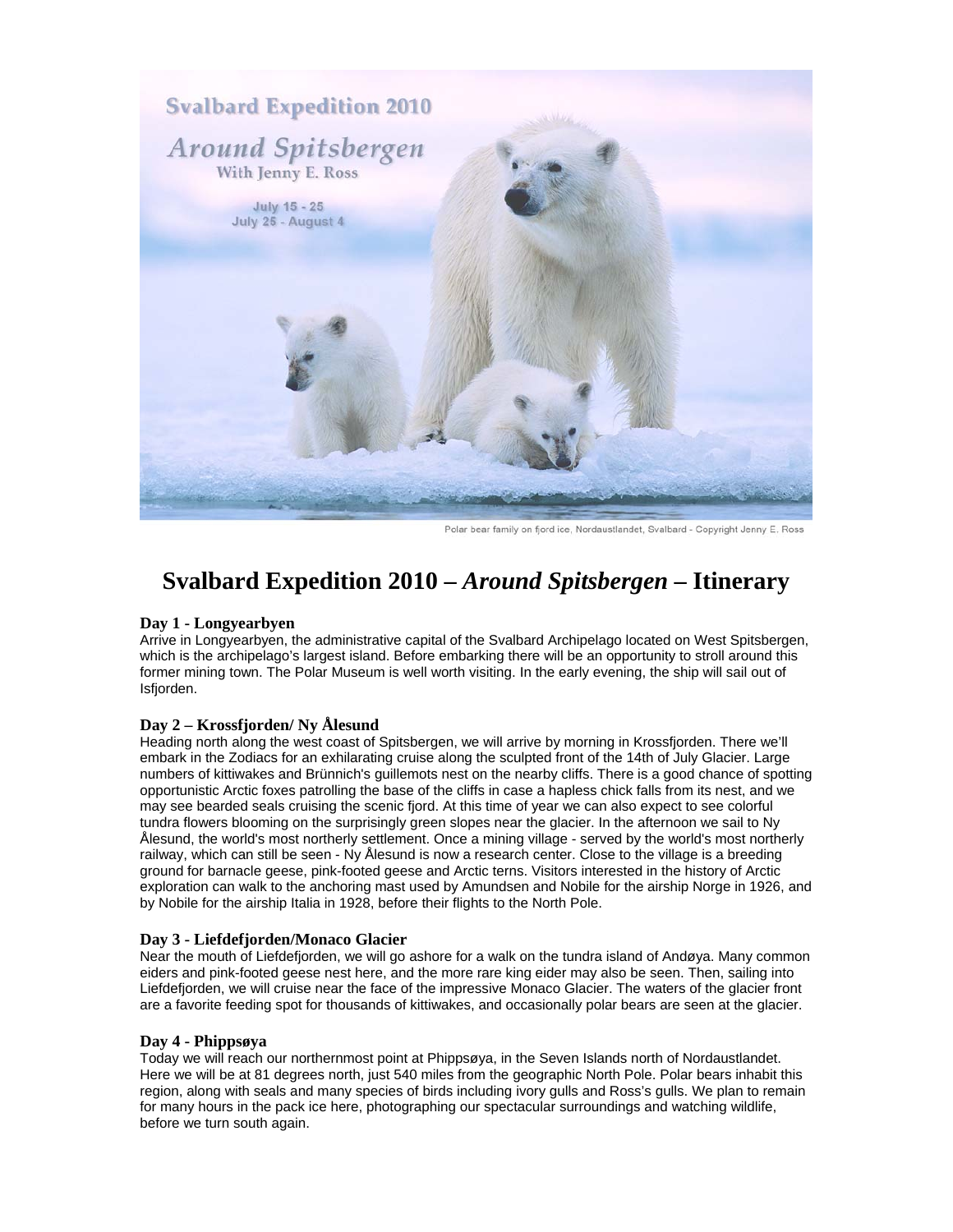

Atlantic walrus swimming near Laagöya Island, Svalbard - Copyright Jenny E. Ross

### **Day 5 - Laagøya/ Sorg Fjord**

We will visit Laagöya today, a low island with a large lagoon where a big herd of Atlantic walrus tends to congregate. Sabine's gulls nest on the island as well. At Sorg Fjord we may find another walrus herd not far from the graves of 17th century whalers, and we may also encounter families of ptarmigans.

#### **Day 6 - Alkefjellet/Palanderbukta**

Today we will sail into Hinlopen Strait, home to bearded seals, ringed seals, polar bears, and ivory gulls. We'll navigate the ice floes of Lomfjordshalvøya in our Zodiacs, and explore the bird cliffs of Alkefjellet where there are thousands of Brünnich's guillemots. On the east side of Hinlopen Strait, we'll attempt a landing at Palanderbukta on Nordaustlandet, home to Spitsbergen reindeer, pink-footed geese, breeding ivory gulls, and walruses.

### **Day 7 - Torrelneset**

Near Torrelneset, we will explore the polar desert of Nordaustlandet next to the world's third largest ice cap, which meets the sea nearby. We will walk along beautiful coastline covered in smooth ancient rocks, sculpted by the pounding surf over the eons, and we may encounter walruses and seals along the way. Then, sailing south of Nordaustlandet, we will have good chance to see Greenland whales.

### **Day 8 - Barentsøya/ Edgeøya**

In Freemansundet we plan to land at Sundneset on the island of Barentsøya, to visit an old trapper's hut and then take a walk across the tundra in search of Spitsbergen reindeer and barnacle geese. Later we continue south to Diskobukta on the west side of Edgeøya. After a Zodiac cruise through the shallow bay, we land on a beach littered with whale bones and tree trunks, which have drifted here from Siberia. We can also climb to the rim of a narrow gully which is inhabited by thousands of Kitttiwakes, black guillemots and piratical glaucous gulls. During the summer breeding season, the base of the cliffs is patrolled by Arctic foxes and polar bears, especially females with young cubs, searching for young birds that have fallen from the nesting ledges.

### **Day 9 - Hornsund Area**

We start the day cruising the side fjords of the spectacular Hornsund area of southern Spitsbergen, enjoying the scenery of towering mountain peaks. Hornsundtind rises to 1,431m, while Bautaen reveals why early Dutch explorers gave the name 'Spitsbergen' – meaning pointed mountains - to the island. There are 14 magnificent glaciers in the area, and very good chances of encounters with polar bears and seals. We also may visit the Polish research station where the friendly staff will give us insights into their research projects. The hills behind the research station are home to thousands of pairs of nesting little auks.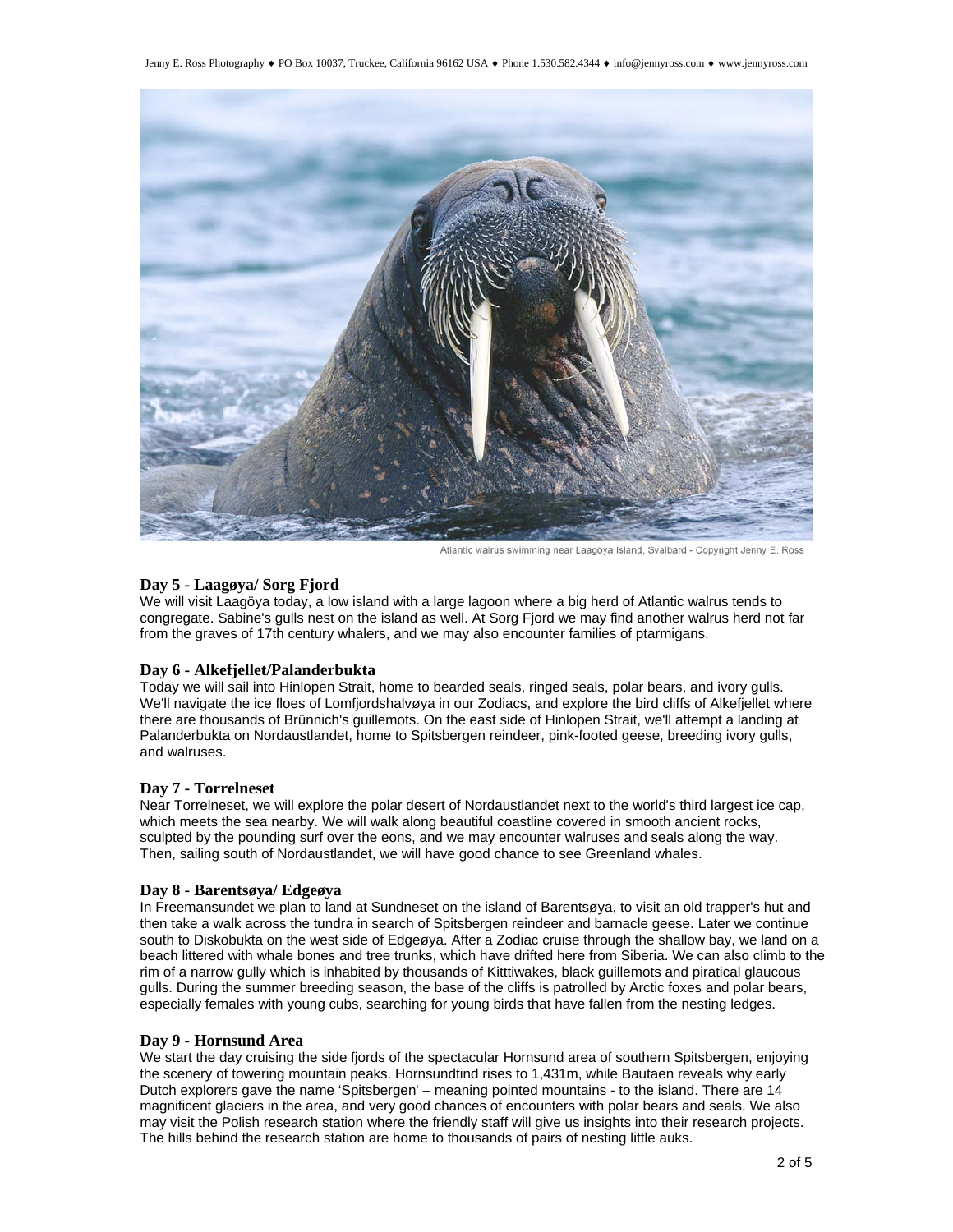### **Day 10 - Ahlstrandhalvøya/Recherchefjorden**

Today we land on Ahlstrandhalvøya at the mouth of Van Keulenfjorden. Here piles of beluga whale skeletons - the remains of 19th century slaughter - are a reminder of the consequences of thoughtless exploitation of wildlife. Fortunately, although belugas were nearly hunted to extinction, the species survived and may still be seen in this region. Indeed, there is a good chance that we will come across a pod. Then, cruising into Recherchefjorden during the afternoon, we can explore an area of tundra at the head of the fjord where reindeer often feed.

### **Day 11 - Longyearbyen**

Return to Longyearbyen and disembark for the transfer to the airport and the flight to Oslo and home.

### **NOTES REGARDING ITINERARY:**

The itinerary described here is for general guidance only. Actual itinerary details may vary depending on local ice conditions and weather, as well as opportunities to see wildlife.

Based on prior experience from 1992 to 2008, the likelihood that we can complete a full Spitsbergen circumnavigation at this time of year, as shown on the map and described in the itinerary, is about 60% to 90%. If we cannot complete a full circumnavigation due to ice conditions and/or weather, adjustments will be made in the itinerary.

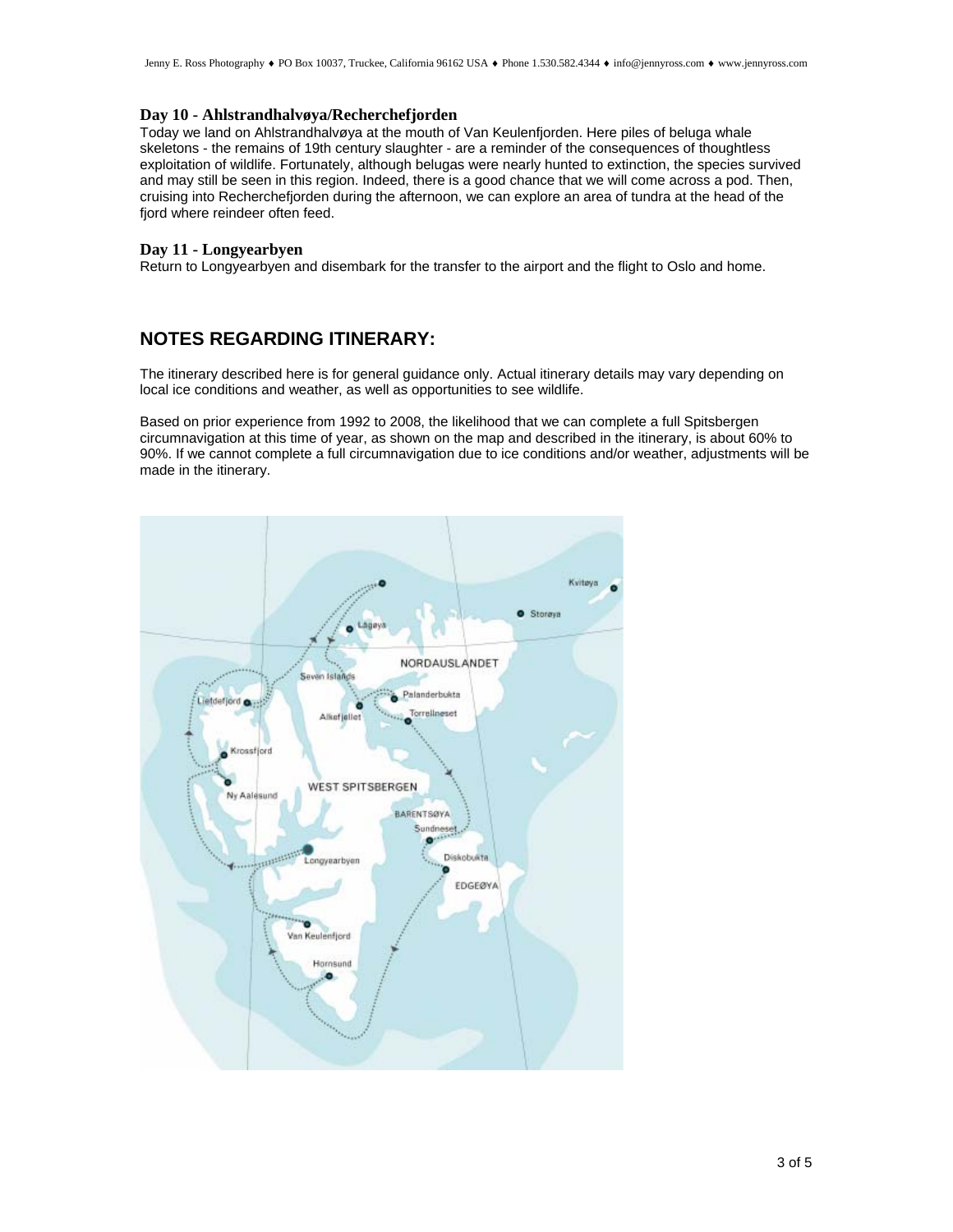### **VOYAGE OPTIONS**

| <b>CODE</b>       | <b>START</b><br>Longyearbyen | <b>END</b><br>Longyearbyen | Nights / Days | <b>Twin Private</b><br><b>Inside</b> | <b>Twin Private</b> | <b>Superior</b> | <b>Suite</b> |
|-------------------|------------------------------|----------------------------|---------------|--------------------------------------|---------------------|-----------------|--------------|
| ATD09             | July 15                      | July 25                    | 10/11         | \$5700                               | \$6850              | \$7650          | \$8550       |
| ATD <sub>10</sub> | July 25                      | August 4                   | 10/11         | \$5700                               | \$6850              | \$7650          | \$8550       |

### **GENERAL INFORMATION**

### **Expedition fares:**

All rates are per person in US Dollars, based on twin occupancy. US Dollar rates apply for all sales outside Europe. Please inquire regarding rates in Euros.

### **Discount for two voyages:**

There is a 5% discount for booking of two consecutive voyages.

### **Single occupancy:**

The single occupancy rate is 1.7 times the double-occupancy price for all cabin types.

### **Fares include:**

- Voyage as indicated in the itinerary, with any necessary adjustments due to ice conditions and weather.
- All meals throughout the voyage aboard the ship plus snacks, coffee and tea.
- All shore excursions and activities by Zodiac throughout the voyage.
- **Program of lectures by on-board naturalists, and leadership by experienced expedition staff.**
- Personalized photography guidance from Jenny E. Ross throughout the voyage (limited to 8 passengers per voyage who reserve directly with Jenny E. Ross Photography).<sup>\*</sup>
- Transfers and baggage handling between the airport and ship prior to and following the voyage for passengers on specific flights to and from Longyearbyen.
- All miscellaneous service taxes and port charges throughout the program.
- AECO fees and governmental taxes.
- Comprehensive pre-departure material.

#### **Not included:**

Any airfare, whether on scheduled or charter flights; pre- and post-voyage land arrangements; transfers and baggage handling outside Spitsbergen; passport and visa expenses; government arrival and departure taxes; meals ashore; baggage insurance, trip cancellation insurance and personal insurance (which is strongly recommended); excess baggage charges; all items of a personal nature such as laundry, bar, beverage charges and telecommunication charges; and the customary gratuity at the end of the voyages for stewards and other voyage personnel (guidelines will be provided).

#### **Important note:**

 $\overline{a}$ 

All dates and rates are subject to change by the expedition vendor (Oceanwide Expeditions). All voyages on the Antarctic Dream will operate subject to a minimum of 50 participants. If world fuel prices reach or exceed \$80 US Dollars per barrel 90 days prior to departure, the expedition vendor reserves the right to levy a fuel surcharge of \$25 US Dollars per passenger per night.

**For reservations please contact:** Jenny E. Ross Photography, info@jennyross.com, 1-530-582-4344.

Twin Private Inside cabins have no portholes or windows.

**To join Jenny's group**, there is no additional fee beyond the normal cost of the expedition; however, you must reserve a space by contacting Jenny E. Ross Photography directly. After that, you'll arrange a booking with Oceanwide Expeditions, the trip vendor and ship owner. For Jenny's group, space is limited to 8 passengers per voyage to ensure individualized attention regarding photography and to guarantee the group can do daily excursions together in one Zodiac.